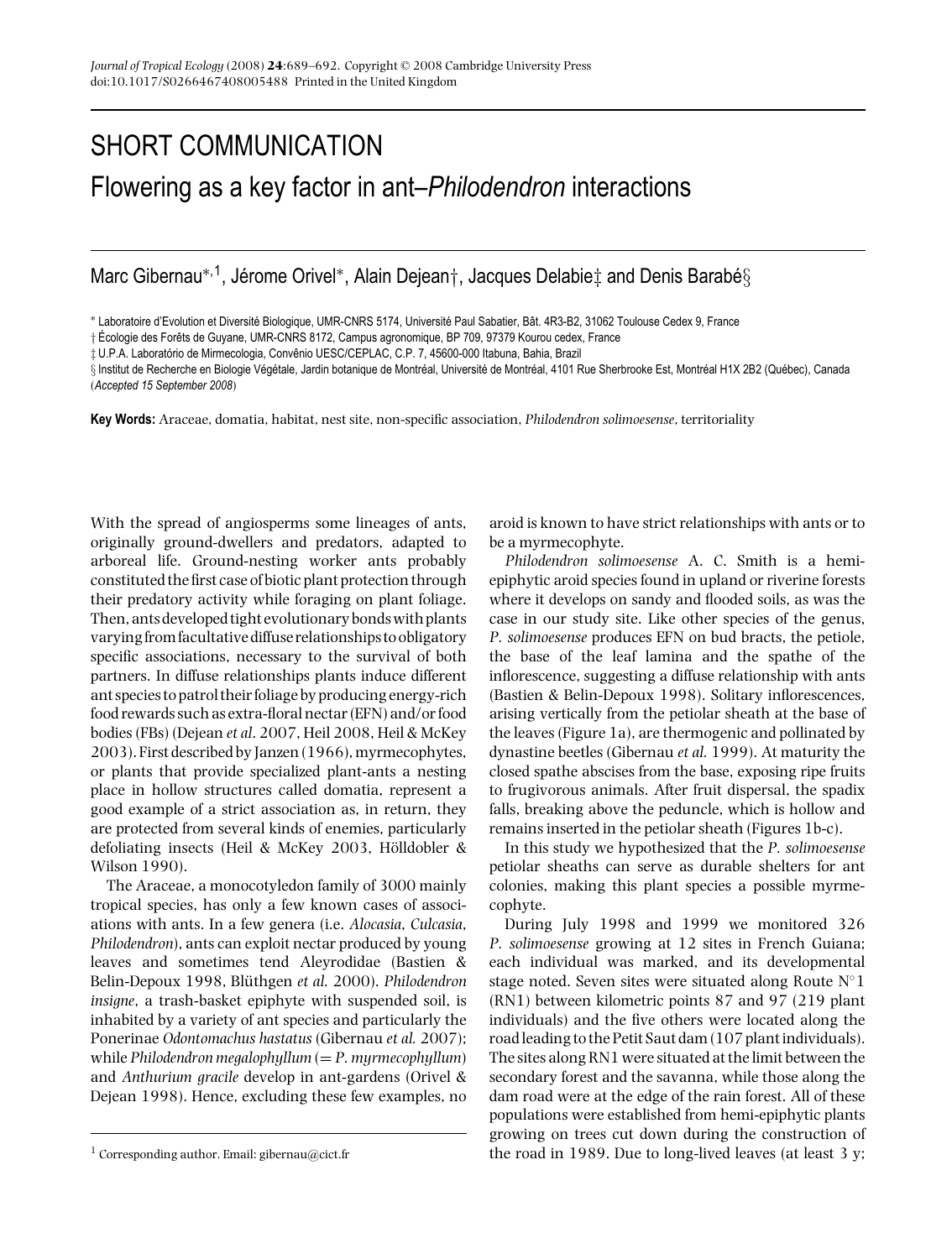

**Figure 1.** Flowering in *Philodendron solimoesense*. At the top of the stem, several inflorescences developing at the base of the leaves coming out of their petiolar sheath (a). Note below dry peduncles of fallen inflorescences from previous flowering events (white arrows). Detail of a dry peduncle (P) inserted within the petiolar sheath forming a petiolar cavity (PC) after the inflorescence fell off (b). Dry peduncle (P) removed from the petiolar cavity (PC) (c).

M. Gibernau, pers. obs.) the presence of the hollow, dry peduncles (Figure 1b) indicates that the plant has already flowered.

Each individual plant, as well as every petiolar sheath, was screened 2–6 times at different hours of the day, and ants were collected from the leaves. Voucher specimens were deposited in the CPDC collection (Laboratório de Mirmecologia*,* Cocoa Research Center, Itabuna, Bahia, Brazil) after identification. We distinguished three groups of ant species. (1) Visitors (i.e. non-resident) only represented by workers patrolling on the plant in order to gather EFN; (2) inhabitants with colonies located in carton pavilions built on the trunk, under dead leaves fallen from large trees, or in dry bracts trapped by lower petioles; and (3) colonies nesting in the petiole and/or peduncle cavities with queen(s), workers and brood.

Using an analysis of variance and a binomial error (GLIM 3.77 software, 1986; Royal Statistical Society, London), we analysed the frequency at which *P. solimoesense* was inhabited by ants according to the habitat, the plant's developmental stage, or both factors combined. The number of inhabiting and visiting ant species (count data) per plant was analysed in the same way using a Poisson error (GLIM 3.77 software). The covariate for the number of inhabiting ant species was the logarithm(number of petiole cavity  $+1$ ) on each plant individual, since when the number of cavities increases, the number of potential nesting sites for ant species also increases. The covariate for the number of visiting ant

species was the logarithm(number of inhabiting species +1), as inhabiting antsmay become locally dominant and partly exclude visitor ants.

Two developmental stages were distinguished: immature individuals had not yet flowered and did not yet have cavities, and their petiolar sheaths are closed; whereas mature individuals bore several cavities from previous flowerings (Figure 1b).

The proportion of mature individuals was similar in the two habitats: 58% of all *Philodendron*, but the proportion of flowering individuals differed greatly between habitats (Table 1). On average, a plant had  $5 \pm 3.4$  (mean  $\pm$  SD) petiolar sheaths (e.g. cavities available for ants). More than 48 ant species were found on the 326 studied *P. solimoesense*, with 27 species nesting on the plants, and more than 40 diurnal ant species were visitors (Appendix 1).

The frequency of ant-visited plants was not affected by the combination of habitat and developmental

**Table 1.** Total number of studied *Philodendron solimoesense*, number of individuals inhabited by ants and number of *P. solimoesense* belonging to each developmental stage: immature and mature individuals in the two studied habitats (along the Route  ${\bf N}^\circ{\bf 1}$  and the road leading to the Petit Saut dam). The last column indicates the number of mature individuals which were flowering during the study.

| Habitat            | Total | Inhabited | Immature | Mature | Flowering |
|--------------------|-------|-----------|----------|--------|-----------|
| Route $N^{\circ}1$ | 219   | 114       | 93       | 126    | 87        |
| Dam road           | 107   | 62        | 45       | 62     | 14        |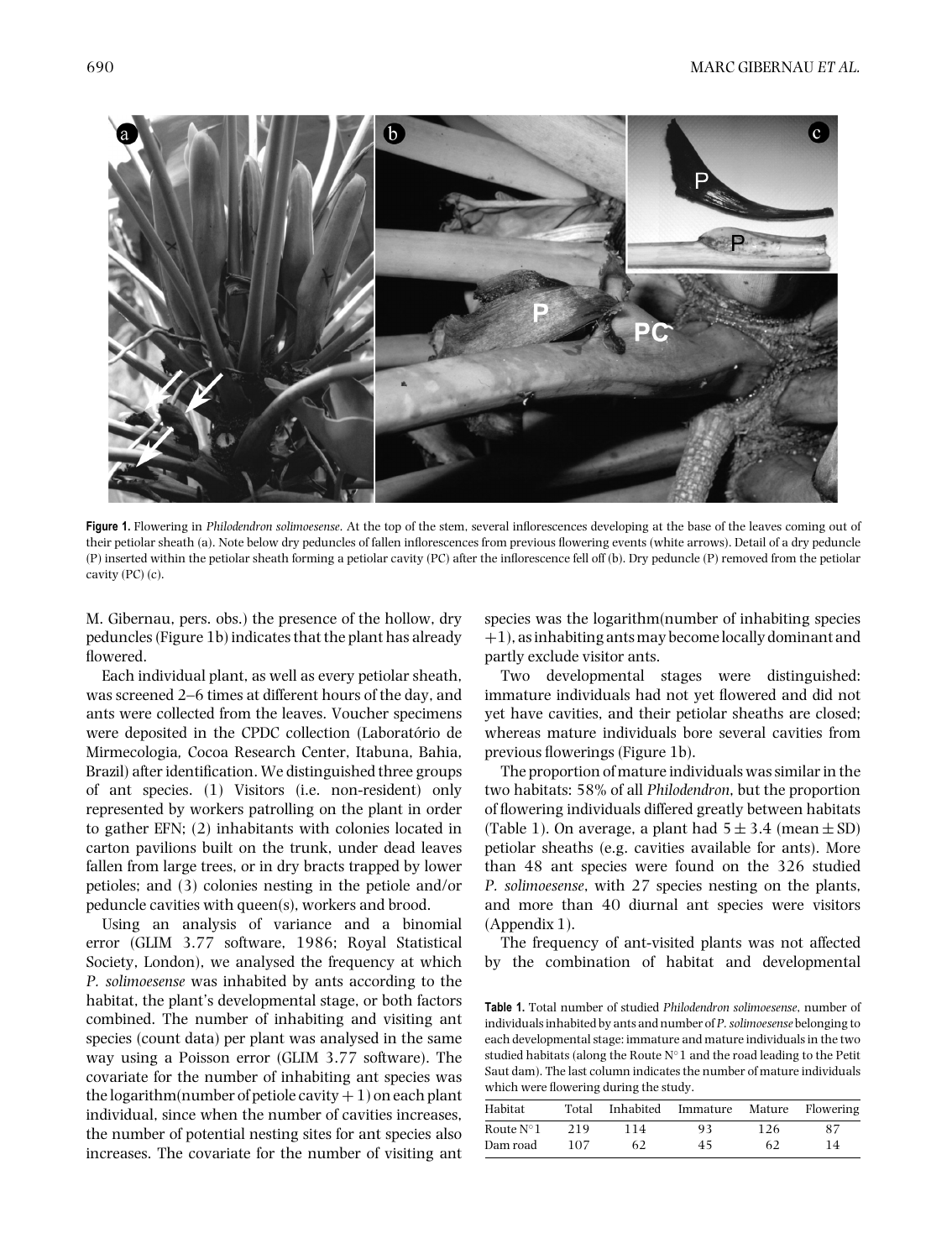**Table 2.** Frequencies  $(\pm SD)$  of *Philodendron solimoesense* visited by ants according to its habitat (along the Route  $N°1$  or the road leading to the Petit Saut dam) and its developmental stage (immature or mature individuals).

| Habitat            | Immature        | Mature          |  |
|--------------------|-----------------|-----------------|--|
| Route $N^{\circ}1$ | $0.96 \pm 0.20$ | $0.86 \pm 0.34$ |  |
| Dam road           | $0.78 \pm 0.42$ | $0.69 \pm 0.47$ |  |

stage ( $\chi^2$ <sub>1</sub> = 1.3; P = 0.25), but this frequency varied significantly according to the developmental stage alone  $(\chi^2_1 = 5.4; P = 0.02)$  and between the two habitats  $(\chi^2_1 = 16.2; P < 0.001;$  Table 2).

The number of ant species visiting a plant was not affected by the combination of habitat and developmental stage  $(\chi^2_1 = 0.02; \ \text{P} = 0.88)$ , nor the developmental stage alone ( $\chi^2$ <sub>1</sub> = 0.35; P = 0.55) and was negatively correlated with the number of inhabiting ant species  $(slope = -0.21, \chi^2_1 = 4.5, P = 0.034)$ . On the other hand,*Philodendron* plants along RN1 were visited by twice as many ant species as those growing along the dam road  $(2.3 \pm 1.4 \text{ versus } 1.2 \pm 1; \chi^2{}_1 = 46.4; P < 0.001).$ 

The frequency of plant inhabited by ants was not affected by the combination of habitat and development stage  $(\chi^2_1 = 1.7; P = 0.19)$ , nor the habitat alone  $(\chi^2_1 = 1.2; \ P = 0.27)$ . Yet the frequency of plants inhabited by ants differed significantly according to the developmental stage alone ( $\chi^2$ <sub>1</sub> = 118; P < 0.001). Immature individuals of *P. solimoesense* were less frequently inhabited than mature individuals (ratios:  $0.20 \pm 0.40$  vs.  $0.80 \pm 0.41$ ). In fact, ant colonies were rarely present on immature individuals. When present, they nested only in pavilions, under dead leaves or in dry bracts since the cavities formed by petiolar sheaths were not yet available. In contrast, mature individuals of *P. solimoesense* were inhabited by ant colonies nesting in their dry hollow peduncles and in their petiolar sheaths.

The number of ant species inhabiting a plant was not affected by the combination of habitat and developmental stage  $(\chi^2_1 = 1.9; P = 0.17)$ , nor of the habitat alone  $(\chi^2_1 = 0.02, P = 0.88)$ . Yet, the number of ant species inhabiting a plant varied significantly according to the developmental stage alone ( $\chi^2$ <sub>1</sub> = 16.2, P < 0.001;  $0.23 \pm 0.49$  for immature versus  $1.44 \pm 0.64$  for mature individuals) and increased with the number of petiolar cavities present on the plant (slope = 0.10;  $\chi^2$ <sub>1</sub> = 4.41;  $P = 0.036$ ). Interestingly the ant species found in pavilions, under dead leaves or in dry bracts on immature plants were also able to colonize the petiolar sheaths of mature individuals.

Finally, the *P. solimoesense*–ant interaction appeared to be non-specific and to be mainly established with ant species present in the forest edge. However, there were few species  $(1-2)$  nesting on each plant (Appendix 1).

One important factor in the ant–plant interaction is the habitat or the ecological zone (King *et al.* 1998,

Majer *et al.* 1997, Vasconcelos 1999). In fact, a greater diversity in ant species was found along RN1 than along the dam road. Firstly, the *P. solimoesense* located along RN1 grew in more open habitats than those growing in the shade of pioneer trees in the forest edges along the dam road. Consequently, *P. solimoesense* individuals along RN1 were exposed to a greater light intensity than the other populations. This light exposure favours flowering in *P*. *solimoesense* (unpubl. data). Hence, there was a greater number of flowering specimens growing along RN1 (40%) than in populations growing along the road leading to the dam (13%), while the same proportion (58%) of individuals were mature at both sites. A population of *P. solimoesense* with a greater number of flowering individuals may attract a greater number of ant species (RN1 vs. dam road) due to the EFN produced on the spathes.

Immature and first-flowering individuals of *Philodendron solimoesense* are visited by workers from various opportunistic ant species looking for EFN or searching for prey (Appendix 1). This is considered to be a diffuse relationship. On the contrary, ant colonies generally occupied several petiolar cavities on most mature individuals, which can be considered to be a stable association as they provide ants with a permanent residence (see also Way & Bolton 1997 for coconut palms). Moreover, their presence was associated with fewer visitor ants, probably because their territoriality leads to the exclusion of the foraging workers of other species.

Such colonies can remain on a plant for a long time due to long-lived leaves and because new cavities appear at each flowering. Flowering thus appears to be an important factor in the relationships between *P. solimoesense* and ants. Consequently, *P. solimoesense* falls somewhere between plants attracting ants with EFN and/or FBs (Dejean *et al.* 2007, Heil 2008, Heil & McKey 2003) and true myrmecophytes (Hölldobler  $&$ Wilson 1990, Janzen 1966). Hence *P. solimoesense* is not a myrmecophyte as its petiolar sheaths, non-specialized structures linked with flowering, are not real domatia. Ant-domatia have been defined by Beattie & Hughes (2002) as 'plant structures that appear to be specific adaptations for ant occupation, often formed by the hypertrophy of internal tissue at particular locations in the plant, creating internal cavities attractive to ants'. Thus, the interaction between *P. solimoesense* and ants is in between a non-specific diffuse relationship and a specific obligatory interaction, and still needs to be properly defined.

Further studies are needed to prove the positive impact ant presence has on this plant to determine if the relationship is a true mutualism. The presence of petiolar cavities resulting from flowering is a general characteristic in the genus *Philodendron*. This suggests that there are numerous possibilities for this genus and